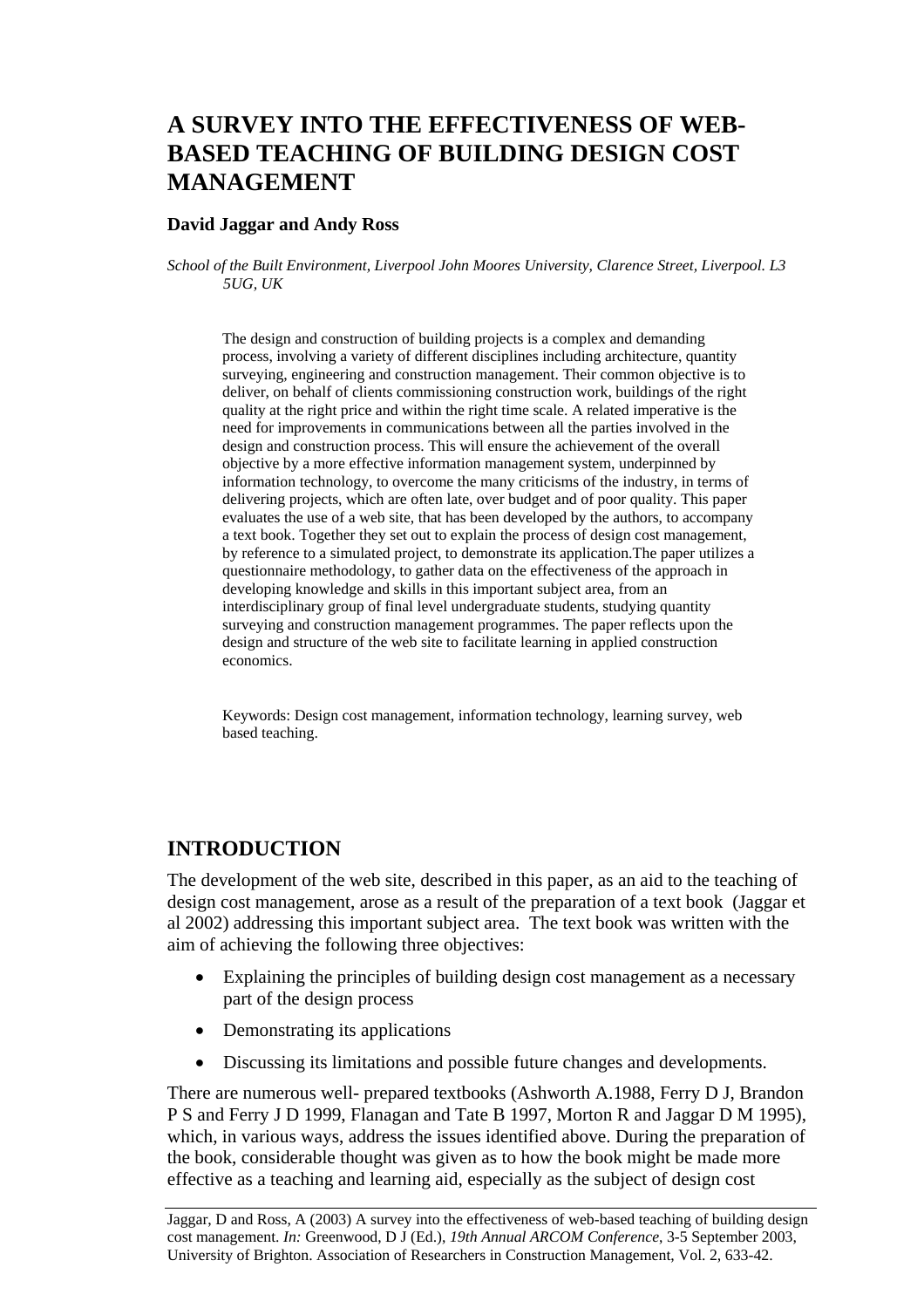

**Figure 1:** The process of experiential Learning adapted from Race (1989)

management is perhaps best understood and implemented through the use of experiential learning. There was a need to simulate, in some way, how design cost management is applied as a part of the design process. This view was supported by research evidence which suggests that people learn best by experiencing and reflecting on tasks, rather than, merely, by abstract conceptualization; in effect "learning by doing" (Race 1989). An essential part of such a learning strategy is that of selfmotivation by the learner. Such self-motivation can be encouraged by the use of interesting and supportive learning aids such as multi- media applications, in addition to normal pedagogic techniques, such as lectures, tutorials and seminars, supported by written information concerned with the subject area under consideration. Figure 1 below illustrates the experiential learning process.

Additionally, it was felt that, if experiential learning could be simulated within a time frame driven by the learner, rather than the teacher, the following major benefit could be achieved, which is of particular help to part-time students and those studying by distance learning: To enable the students to manage their own learning experience rather than being controlled by the explanation and pace of the educator, thus enabling the student rather than controlling the student. An additional problem, associated with textbooks on design cost management, is how to handle the large amounts of data concerned with quantitative, qualitative and cost information, in the various forms and arrangements in which it is needed, to be able to fully explain and demonstrate the process of design cost management. A further requisite in the explanation of the design cost management process is the ability to inform and demonstrate to the learner the dynamic nature of the process, as the design develops in maturity from inception through to completion. The authors also wished to incorporate real data, some of which was available from the Building Cost Information Service (BCIS) (BCIS on line 1998) which is the custodian of information concerned with various building projects undertaken within the United Kingdom. This data has been analysed within a consistent and agreed format and is supplemented by ancillary information, such as various indices reflecting changes in time, cost and price, together with general construction related information commenting on economic trends, changes in construction law etc.. The reason for linking to the BCIS in this way was twofold: To show the use of the BCIS as an essential nationally available tool for use in design cost management. To make use of real data, thus giving a sense of realism to the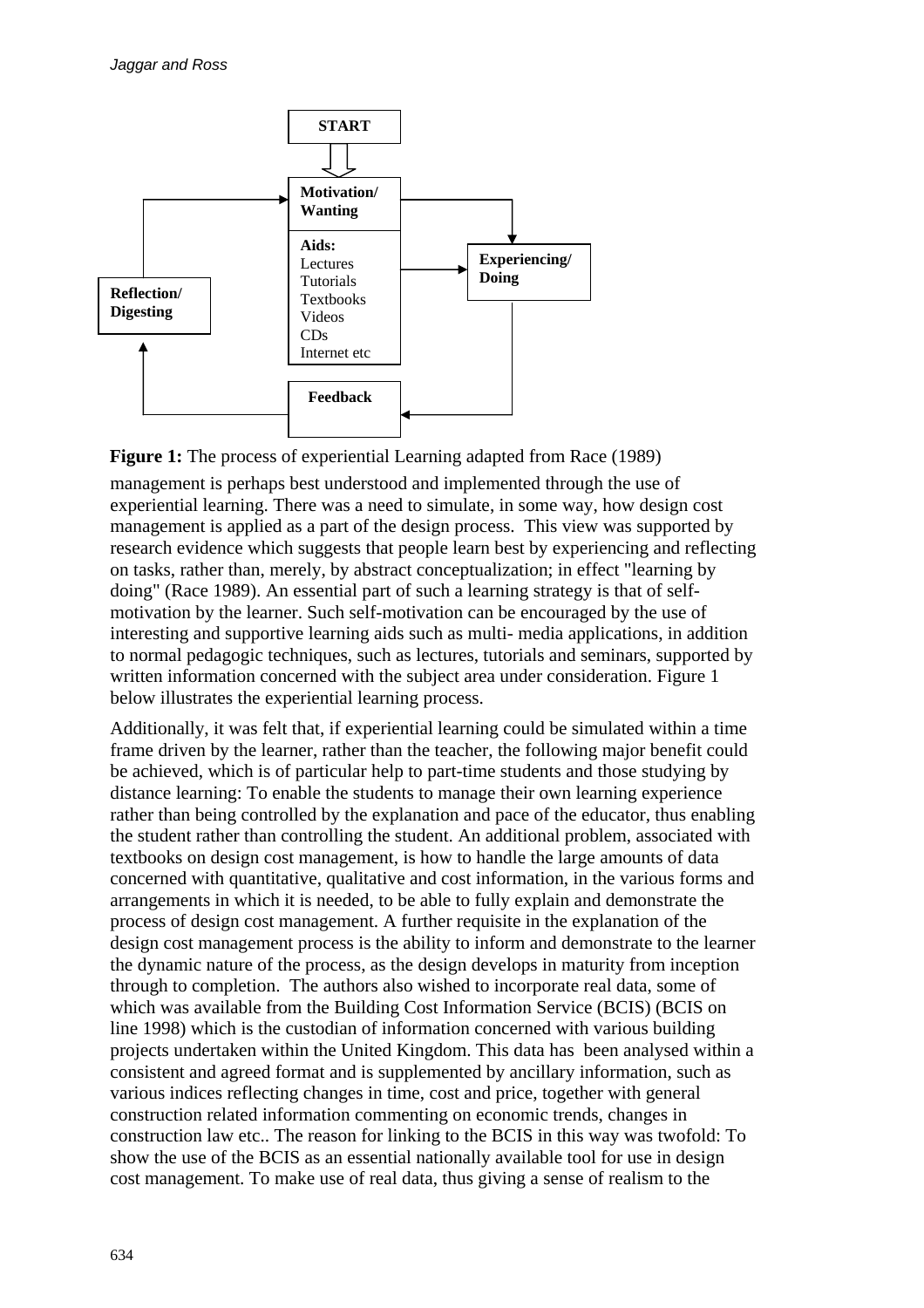explanation and demonstration of the design cost management process. Once permission was gained to use data from the BCIS, it was felt that the best way to create an experiential learning environment was to describe and demonstrate the process of design cost management by means of a real life building project. A project, which was ideal for the purpose, was obtained from a Merseyside based chartered quantity surveying practice. The authors then looked for a mechanism to support the experiential learning strategy. Initially the notion of a compact disc containing the relevant data, the building project, together with the accompanying cost models, reflecting the various stages of maturity during the development of the design process, was considered, to accompany the book. However the final solution was, rather, to develop a dedicated web site, which was considered as being the most appropriate tool to enable the learner, by means of experiential learning, to gain the following benefits: Gain an understanding of the benefits of web supported information technology, as part of the developing e-commerce culture in commerce generally, and in design cost management specifically Provide a dynamic modelling facility, allowing the application of rapid and easily accomplished iterations, as a necessary process in seeking optimal solutions in complex problem solving, as in design cost management Encourage a better appreciation of the role and purpose of the BCIS in the provision and management of financial information. Provide a more readable and interactive text, using the supporting data contained in the web site to demonstrate and support the concepts described and developed therein.This paper goes on to explain the learners' experiences of the web-site as an aid to experiential learning. The results and the analysis of these experiences are presented later in the paper but, before discussing these outcomes, it is necessary to say a little about the design and content of the web site.

### **DEVELOPMENT OF THE WEB SITE**

The site works in two complementary ways:

- Demonstrating the points which are highlighted predominately in chapters 9,10and 11 of the text. This is achieved by means of a computer symbol in the text that, through the web site home page, invites the reader to see further information that additionally develops or amplifies the point being made. Typical examples are BCIS cost analyses, average building prices and indices, together with drawings, specifications, and cost models at various levels of detail, to demonstrate the process of building design cost management along with its information needs.
- By means of the case study, the real life building project, recently completed on Merseyside. Again access is gained through the web site home page. This feature allows the user to trace the building design cost management process for an Electronics Factory together with having access to the supporting information obtained from the BCIS and other members of the design team such as the architect and services engineer . The user is able to see the authors' default solutions against the various stages of the RIBA Plan of Work (1998) and also override these default solutions by inserting his own particular cost, specification and size parameters.

The site thus provides the background information to complement the theoretical information contained in the text, both generally and specifically, through the case study, and has the additional useful benefit of having a dynamic quality whereby the user can develop his/her own cost models for the same, or a similar case study.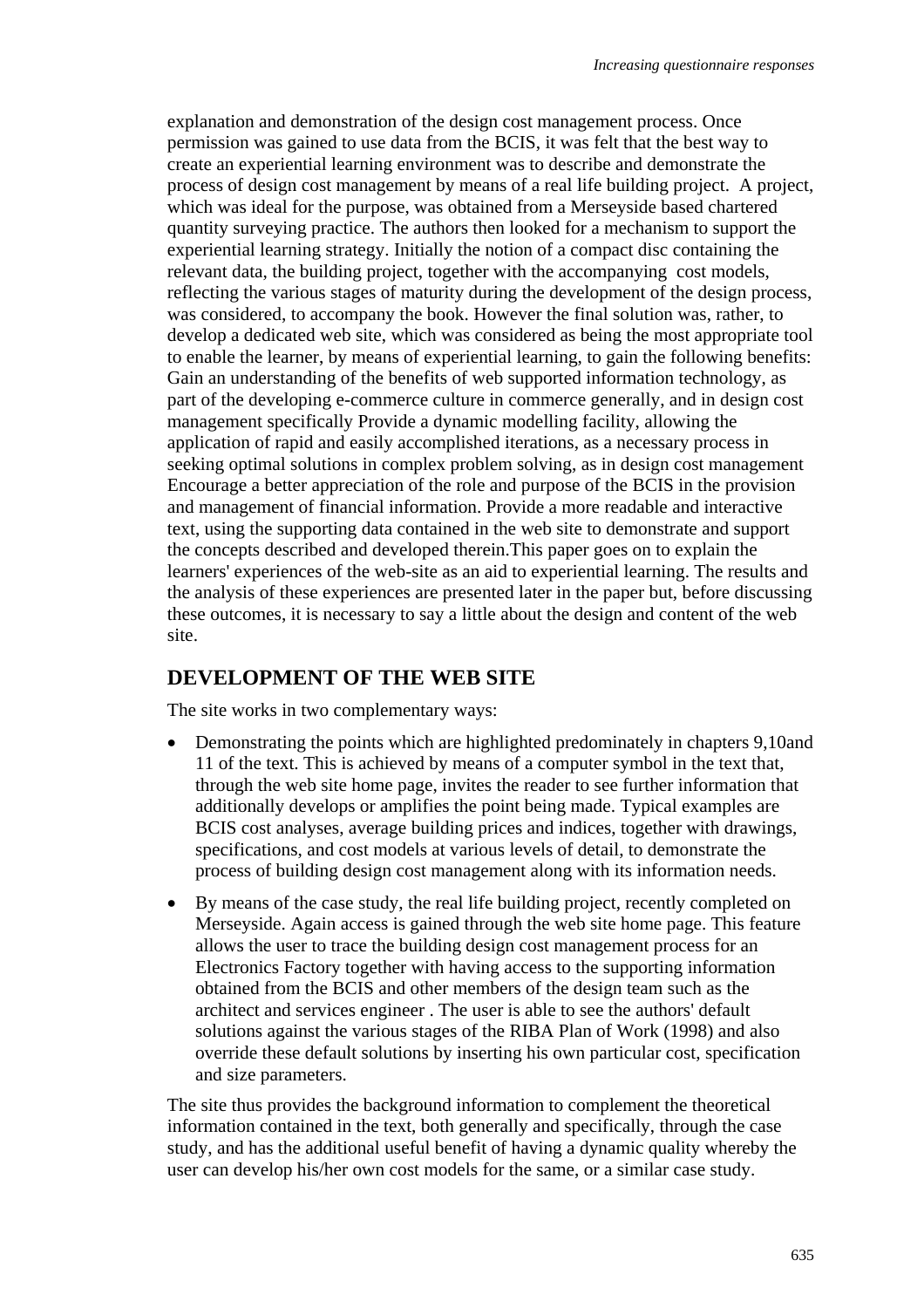In addition to the features highlighted above, the site, through the home page, also contains information about the authors, has information for lecturers in the form of power point presentations on building design cost management and has a number of useful links to other relevant sites, such as the RICS, the BCIS, the RIBA, Blackwell Publishing and others. The web-site domain name,www.bdcm.co.uk (2002), was selected to reflect UK practice, to be easy to remember and to provide a link with the textbook. It has been registered with a domain name registration service, Nominet and an internet service provider was chosen that gave fast access, few restrictions on space and was reliable. It is anticipated that the use of the web-based approach will facilitate the following developments:

### **Increase the student base**

The site aims to reflect international factors and allow for differing nationalities to compare and contrast the professional practice of different countries.

### **Increased learner accessibility**

The site allows unlimited access to design cost information which is only available from the BCIS under a license agreement which not all academic institutions are willing to invest in and access is limited to single user participation. This site makes no charge for its use and can be accessed any time anywhere by any number of users.

### **Ease of updating**

A particular benefit of the site, unlike a textbook, is that the data contained within it can easily and quickly be updated. It is anticipated that the cost analyses, tender price data and average cost data will be updated annually to ensure the data remains contemporary.

#### **Increased learner effectiveness**

The approach to the design and structure of the site allows for a flexible approach that can be adopted by the learner and is essentially making use of experiential learning which, as discussed above, is a particularily effective means of teaching and learning.

### **Provides a central point for learning resources information that includes**

- Cost Information from the BCIS
- Average construction cost information, a selection of group and detailed elemental cost analyses, tender price and cost indices information and locational price information.
- Design information relating to a real life example including:
	- Client brief, sketch plans, detailed design drawings, specification, borehole reports, outline and detailed cost models in the form of cost plans
- Teaching resources:
	- Power Point slides of a lecture programme that accompanies the text, which further explains and develops the design cost management process.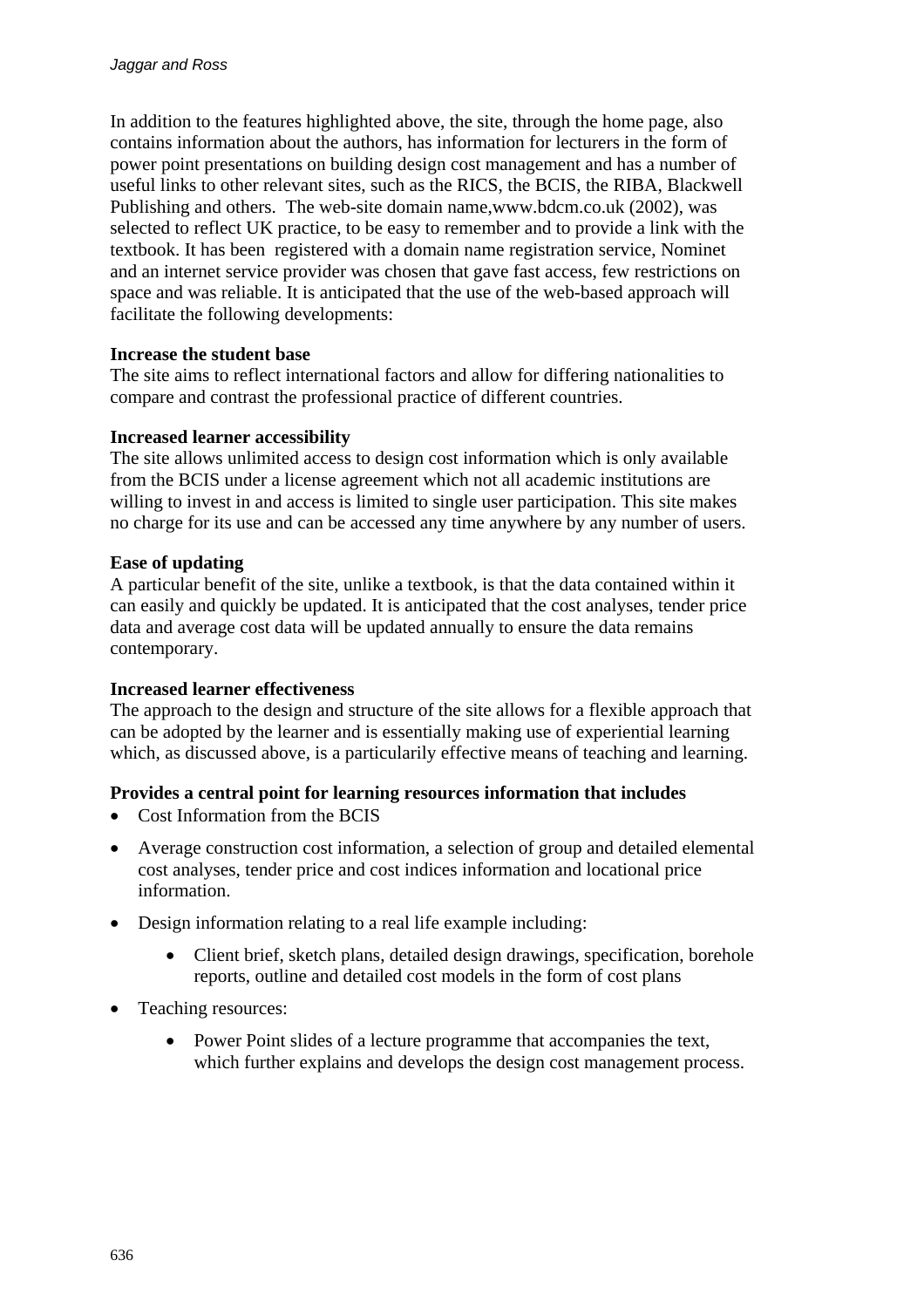# **WEB SITE DESIGN**

### **Generally:**

The authors recognized that the web site should reflect the learner's need for access to design and cost information that would be typically available at various stages of the building design process. One of the criteria for the choice of the case study was the availability of the full range of design information from client brief through sketch plans to detailed design. The choice of an appropriate template was selected from a range as developed by Jollife et al (2001) that included:

Structured: The learner works through the information in a manner dictated by the designer

Linear: whereby the presentation-learning template is designed to reflect a linear nature

Adaptive-i.e. a template that reflects the material based on information about the learner's knowledge and approach.

A linear approach to allow the user to use the site as stand-alone facility was adopted. To facilitate this the RIBA plan of works (1998) was chosen to reflect the main processes of the design development. Accompanying each stage, through the RIBA plan of work, is textual information which aims to enable the user to understand the purpose and content of each of these various stages, as the design solution develops. This enables the user to understand the relevance of the information available at each of the various stages and thus encourages judgements to be made about its significance. The authors have also developed their own interactive spreadsheets which allow the users to access and reflect upon the cost models at appropriate points along the design development continuum. The interactive features were incorporated to allow the user to carry out scenario testing, by changing and inputting some of the variables.

# **CAPTURING OF INFORMATION:**

AO drawings were reduced and scanned into jpeg format, CAD format was considered, however rejected, as it was felt this might limit the usability of the site. Borehole reports and site layout plans and all other graphical information were imported into the pages.

### **WEB SITE SOFTWARE:**

The Macro media suite of programmes, Dream weaver and Fireworks, were used to develop the site. The use of Flash was avoided as it was felt that the speed of downloading was important to users with limited bandwidth.

# **METHODOLOGY**

A quantitative methodology was adopted as this stage of the research and aimed to collect data on attitudes on how the technology had supported leaning and preparation of assessments. This method was selected in favour of a more qualitative approach as it was felt that the data collected was less likely to be biased as the questionnaire contained no identifying information and was distributed and collected in a manner that made it impossible to match responses with individuals. The population for the investigation was a group of forty two final level construction management and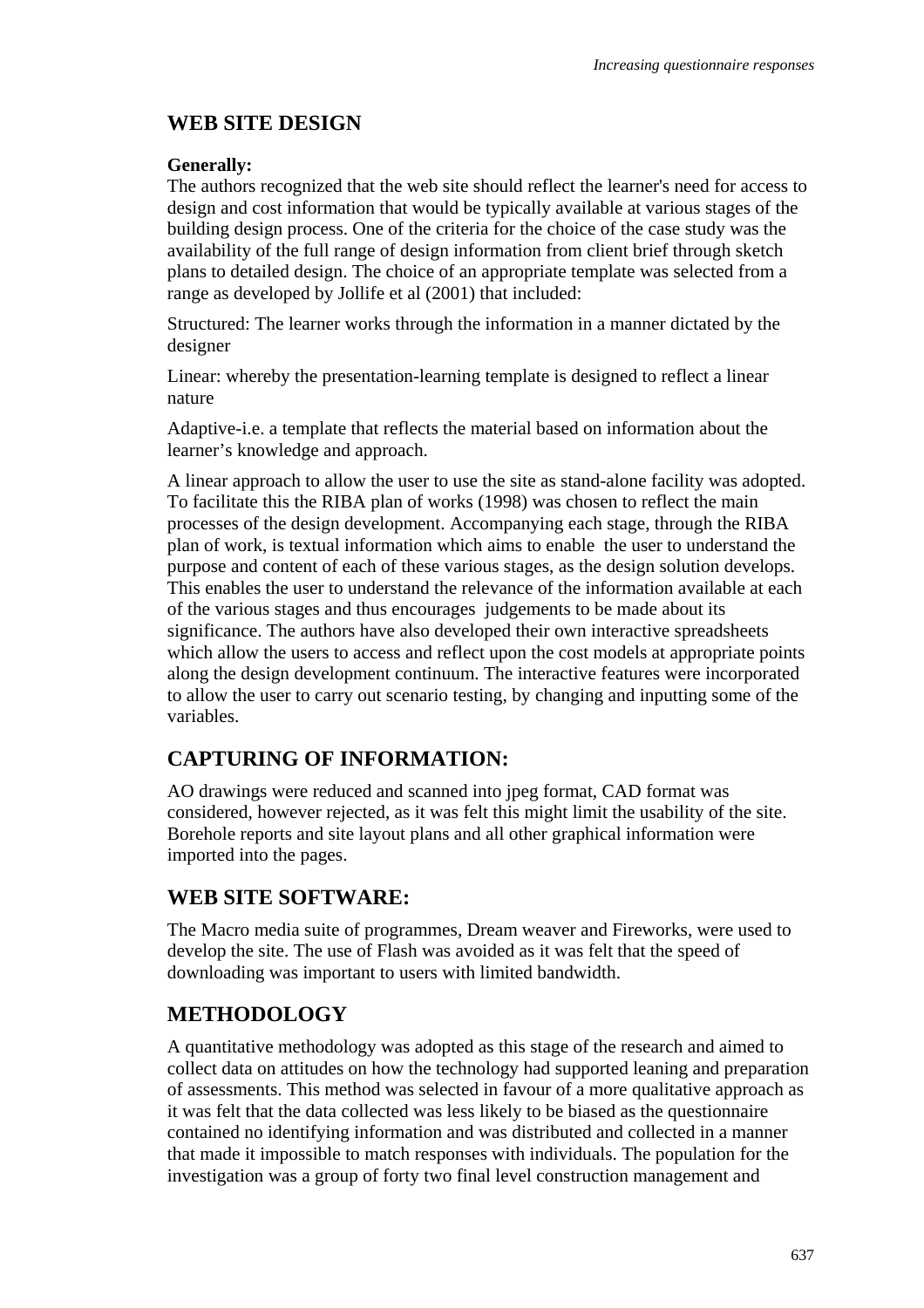| <b>rapic 1</b> . Questionnance returns |                  |         |                      |                           |  |  |  |  |
|----------------------------------------|------------------|---------|----------------------|---------------------------|--|--|--|--|
|                                        | <b>Frequency</b> | Percent | <b>Valid Percent</b> | <b>Cumulative Percent</b> |  |  |  |  |
| LJMU                                   | 30               | 75.0    | 75.0                 | 75.0                      |  |  |  |  |
| LU                                     |                  | 25.0    | 25.0                 | 100.0                     |  |  |  |  |
| Total                                  | 40               | 100 O   | 100.0                |                           |  |  |  |  |

**Table 1 :** Questionnaire returns

quantity surveying students studying a financial control module during semester one as part of their programme of study at Liverpool John Moores University and Liverpool University. The measuring instrument was distributed at the start of semester two 2003, after the students had a period of time to reflect on the approach adopted and also had received feedback on coursework and also module marks.

#### **Measuring instrument development**

The web-based case study was used as the central vehicle for learning and respondents were required to complete a number of tasks that required access to web based materials such as cost and index information, development of cost models and the identification of savings by alteration to specifications. As the approach taken in supporting the teaching relied heavily upon the user's ability to utilize web technologies for access and manipulation of files, the use of spreadsheets and basic navigation and it was felt important to collect data on IT skill level. A number of questions were used with Likert scales that collected information on students self assessed skills before and after using the site. The Quantity Surveying students had studied a formal IT module prior to the final level and the authors considered that a useful comparison of IT skills between the two groups and the effect it may have had on the efficacy of the site would be useful. The Building Design Cost Management textbook was a recommended text to accompany the assessment tasks and although was not essential, it was felt that information on whether the text was used during the task completion, revision or when using the website would provide some useful information on student use of texts and web sites in supporting learning. The respondents' attitudes on how the BDCM website content and structure were perceived as supporting learning were collected via six point Likert scales. The web areas were subdivided into the case study, BCIS cost information, the PowerPoint slides, links to other sites and on how the text links were accessed. Respondents were also asked to reflect on the task driven approach, whether it helped structure their learning and also whether it influenced them on the use of the website. The website had been developed using relatively small files however it was felt important to collect information on the location of the users when accessing the site as this would have implications for future developments such as video and audio files. Two open questions were used to capture information on website improvements and how the approach to the assessment could be improved. The questionnaire was developed to collect nominal and ordinal data and was piloted and amendments made prior to it being distributed. It was three pages long and took approximately ten minutes to complete.

#### **Sample**

A total of numbers of questionnaires were distributed to a sample size of 45, 40 were returned giving a return rate of 89 %. The questionnaire returns are given in Table 1.

The average age of the respondents was between 21-24, 8 respondents were over 25 years of age. 75% of the respondents were studying at LJMU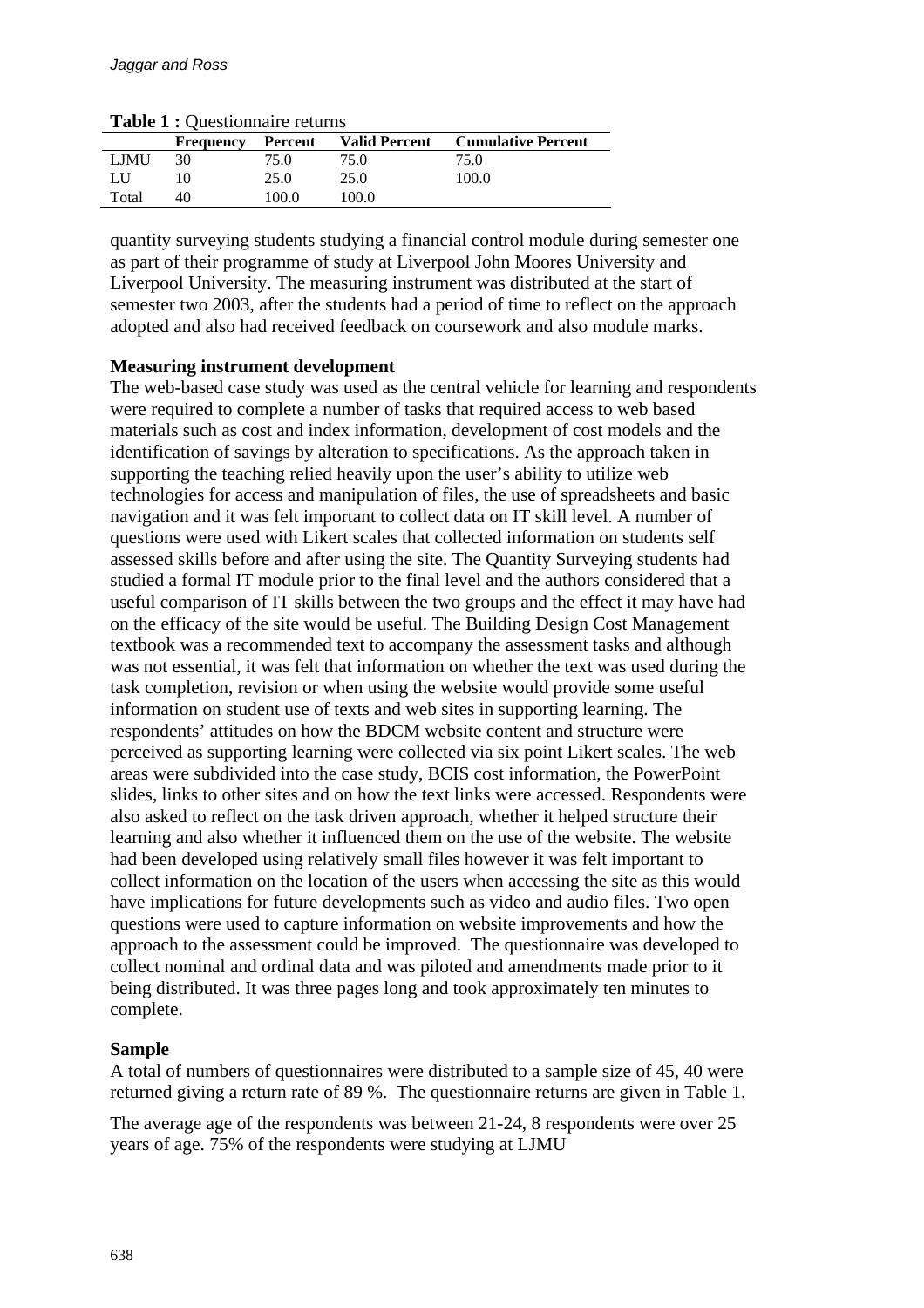| <b>Table 2.</b> Self assessed 11 skills, 1–EXCERTIN, 2– v.good, 3–good, 4–average, 3–poor |                                   |       |  |  |  |  |
|-------------------------------------------------------------------------------------------|-----------------------------------|-------|--|--|--|--|
| <b>ICT skill</b>                                                                          | <b>Respondents average-Before</b> | After |  |  |  |  |
| Spreadsheet skills                                                                        | 3.00                              | 2.56  |  |  |  |  |
| Web site navigation                                                                       | 2.83                              | 2.78  |  |  |  |  |
| File handling                                                                             | 2.88                              | 2.97  |  |  |  |  |
| Moving data between packages                                                              | 3.21                              | 3.06  |  |  |  |  |

**Table 2:** Self assessed IT skills, 1=Excellent, 2=V.good , 3=good, 4=average,5=poor

**Table 3:** Website area and respondents opinion on utility

| Web site area         | <b>Respondents average</b> | % access |
|-----------------------|----------------------------|----------|
| <b>Brief</b>          | 1.60                       | 100      |
| Design Information    | 1.60                       | 100      |
| PowerPoint slides     | 1.62                       | 97.5     |
| <b>BCIS</b> Indices   | 1.63                       | 100      |
| <b>BCIS</b> Analyses  | 1.70                       | 100      |
| <b>Textbook links</b> | 1.78                       | 92.5     |
| Links to other sites  | 1.88                       | 90       |

#### **IT skills and site use**

Table 2 indicates the respondents self assessed IT skills.

Respondents self assessed IT skills were good or better in all the areas considered, a reported improvement was evidenced for three out of the four skill areas. Due to the sample size and the difficulties in relative nature of self reporting data, little significance can be given to the indicated improvements in IT skill however the responses demonstrated that IT skills were not reported as a limiting factor in usability of the website. A cross tabulation analysis of the data for the different groups indicated that the IT skills before and after the task completion were similar.

### **USE OF TEXTBOOK AND WEBSITE**

Respondents indicated their opinion on the utility of the site on a six point Likert scale(1= very useful, 2= Useful, 3=not useful, 4=Unhelpful, 5=very unhelpful and  $6=$ did not access.) The results are shown in table 3 below.

The respondents ranked the brief and design information as having the greatest utility in completing the tasks. The textbook links were ranked  $6<sup>th</sup>$  and supported conclusions drawn from observing the website in action in that it tended to be used to respond to specific tasks rather than supporting reflective learning. The links to the other sites was ranked  $7<sup>th</sup>$  which indicates that the site was used for a specific purpose rather than as a portal to other areas.

### **STRUCTURE OF THE SITE**

Additional information on the design of the website and opinions on how the information presented supported the users learning activities was sought using a five point Likert scale (Strongly agree, Agree, Uncertain, Disagree and strongly disagree.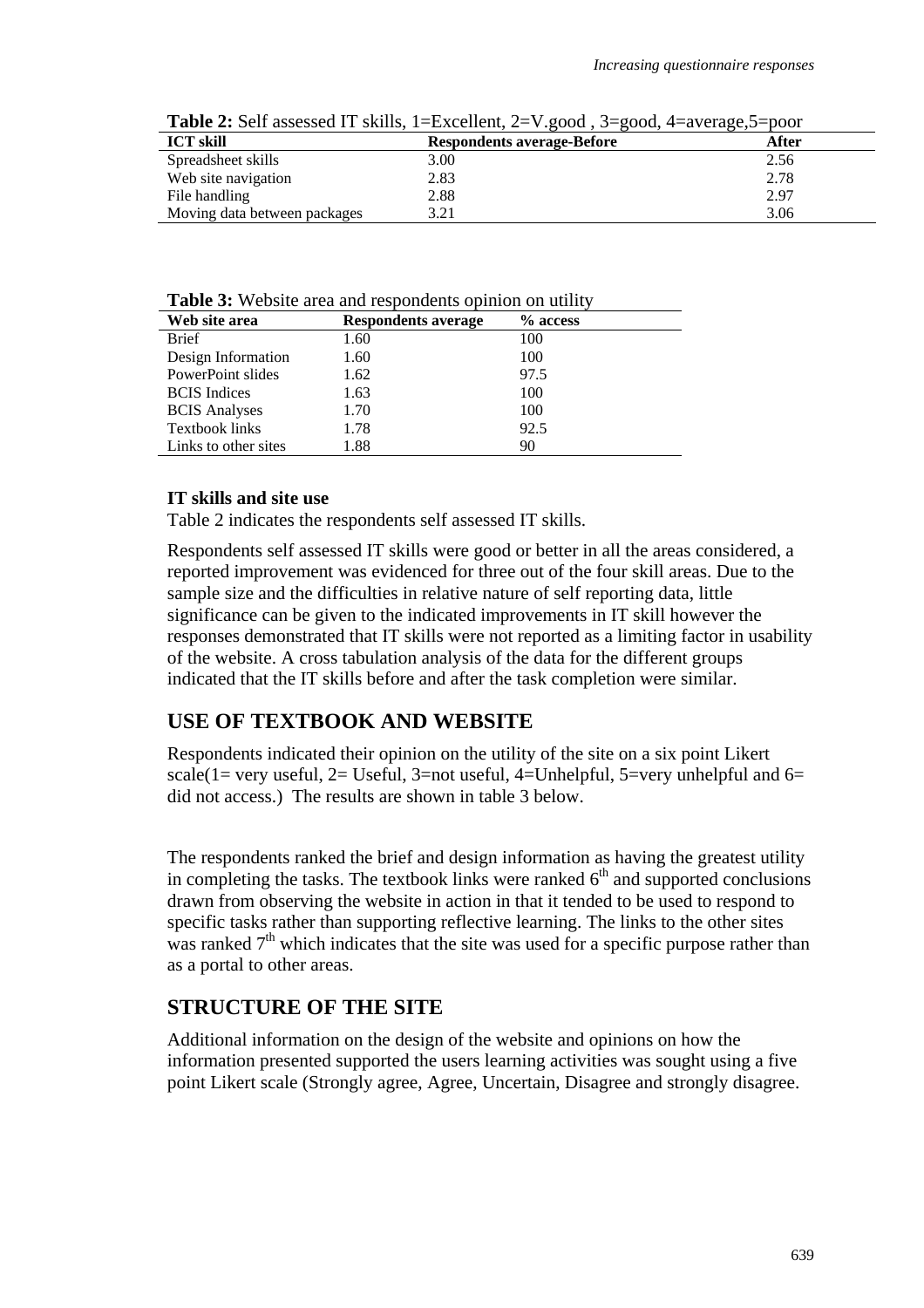| <b>Table 4:</b> Measures of agreement and web design issues |
|-------------------------------------------------------------|
|-------------------------------------------------------------|

| Design issue                                        | SА   | A    | U    | D    | <b>SD</b> | No response |
|-----------------------------------------------------|------|------|------|------|-----------|-------------|
| Website supported learning                          | 17.5 | 65   | 12.5 |      |           |             |
| Information was presented in a manageable format    | 10   | 67.5 | 15   | 2.5  |           |             |
| Cost information was easy to manipulate             | 10   | 55   | 25   | 2.5  |           | 7.5         |
| Design information was in a manageable format       | 12.5 | 55   | 22.5 | 2.5  |           | 7.5         |
| Spreadsheet models demonstrated format of advice    | 17.5 | 60   | 15   |      |           | 7.5         |
| Cost models demonstrated applicability of cost data | 7.5  | 77.5 | 10   |      |           |             |
| Cost models demonstrated the use of index           | 15   | 75   | 5    |      |           |             |
| adjustments                                         |      |      |      |      |           |             |
| Sensitivity analysis using spreadsheets was carried | 2.5  | 45   | 27.5 | 17.5 |           |             |
| out                                                 |      |      |      |      |           |             |

**Table 5 indicating** respondents measure of agreement with statements concerning approach to learning and access of website. ( $SA$  = strongly agree, U = uncertain,  $SD$  = strongly disagree, NR = non response)

|                                                   | SА   | A    |      | D    | SD  | NR  | Msr of    |
|---------------------------------------------------|------|------|------|------|-----|-----|-----------|
|                                                   |      |      |      |      |     |     | agreement |
| Sequential tasks assisted in structuring learning | 15   | 50   | 22.5 | 7.5  |     | 5   | 3.76      |
| Wouldn't have accessed the site if not a          | 12.5 | 47.5 | 17.5 | 17.5 |     |     | 3.57      |
| prerequisite for task completion                  |      |      |      |      |     |     |           |
| Would access site in future                       | 10   | 70   | 10   | 5    |     |     | 3.89      |
| Gained a good knowledge of cost advice processes  | 20   | 60   | 12.5 | 2.5  |     |     | 4.03      |
| Gained a good knowledge of types of cost          | 20   | 70   | 2.5  |      |     | 7.5 | 4.18      |
| information                                       |      |      |      |      |     |     |           |
| Gained a good knowledge of how to use cost        | 12.5 | 67.5 | 12.5 | 2.5  |     |     | 3.90      |
| information                                       |      |      |      |      |     |     |           |
| Competed responses outside tutorial time          | 22.5 | 60   |      | 5    | 2.5 |     | 4.0       |

The respondents agreed that the site supported their learning and although they didn't indicate the use of the spreadsheet models for sensitivity analysis they found this aspect of the site particularly useful. The cost analyses and design information format and manipulability were areas that respondents indicated their uncertainty with and this was also reflected in the responses to two open questions.

#### **The use of multi media approach to support learning**

The responses to questions on motivation to access the site and the respondents reflection on knowledge gained were gathered using a five point Likert scales and are given in Table 5.

The respondents indicated that they were in general agreement with the statement that the tasks assisted their learning and that they would access the site in the future. Their responses indicated that they agreed that they had gained knowledge of the different types and use of cost information during the process of providing cost advice. They indicated that they mostly completed the responses to the tasks set outside of the timetabled tutorial sessions.

The respondents tended to access the site weekly or greater than once per week as indicated in the figure 1. This supported the authors' view that learning activities tended to take place at a time outside the timetabled sessions and at a time and place that was convenient to the user. The data gathered on access location is shown in figure 2 and indicated that the users tended to access the site via university facilities that were located in the other parts of the university.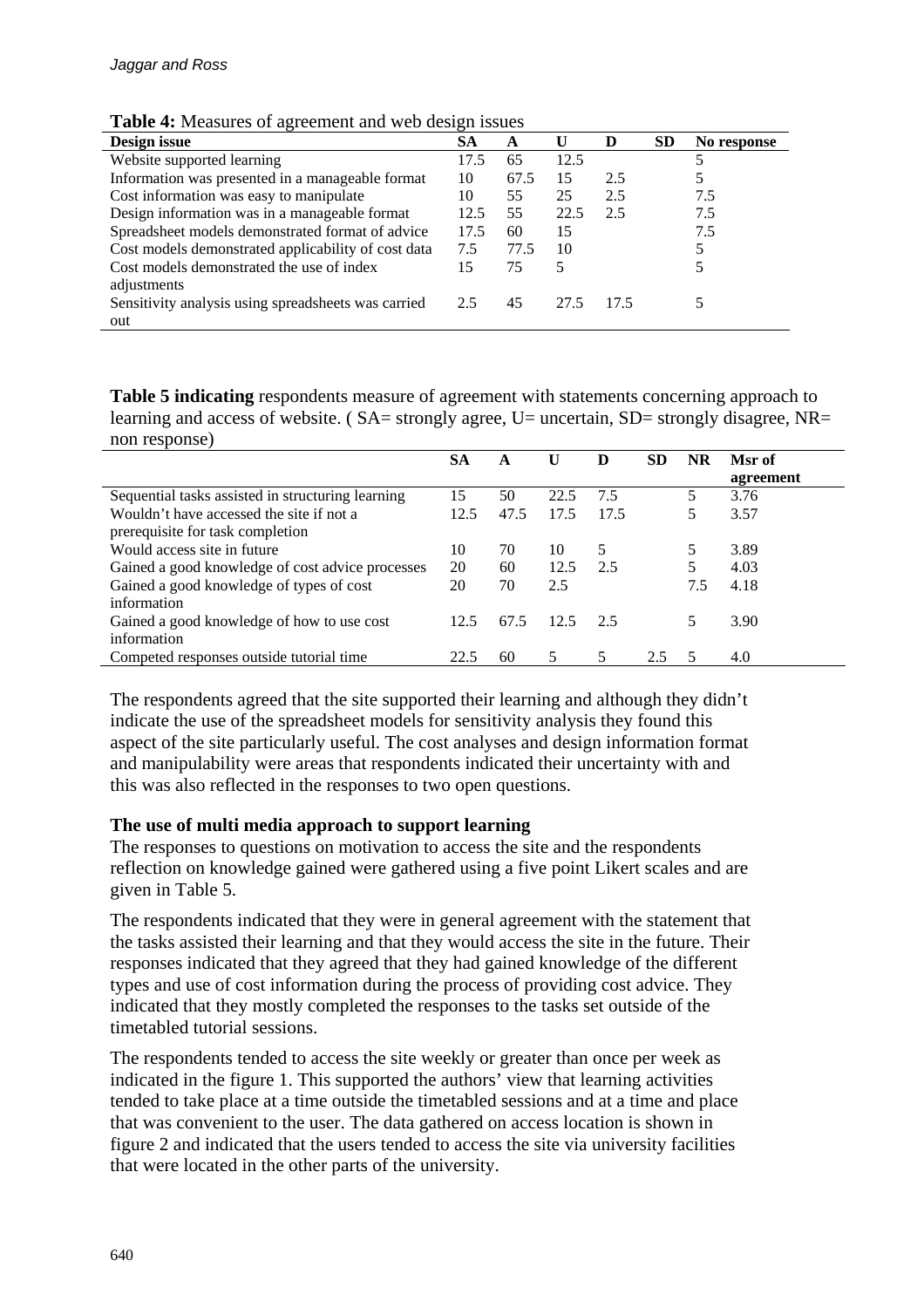

**Figure 1:** Web site access frequency



Access Loc

**Figure 2 :** Bar chart indicating the range of locations of students accessing the site, (UniCl=Teaching location, Uni other= location in the university other than teaching environment)

# **CONCLUSIONS**

As the site is developed to date, it represents the commencement of the application of web based technology in this important discipline, which will, without doubt, improve, in terms of comprehensiveness and flexibility and thus usefulness, to the user. Evidence from the teaching and learning of building design cost management, using the text book and the site, at Liverpool John Moores University, has shown that it is a powerful aid to developing the students' understanding of its principles and application. The survey has indicated that users tend to access learning materials at a time and place that is convenient to them and that they tend to use high-speed machines. The survey indicated that the approach to encouraging learning through the use of structured tasks was successful in stimulating learners to access the website and that having developed an appreciation of its content were likely to access it in the future. One of the difficulties in developing a case study and associated tasks that support the approach was the provision of design information, the web site provided non scaleable jpeg images which were not considered as being very manipulable, the